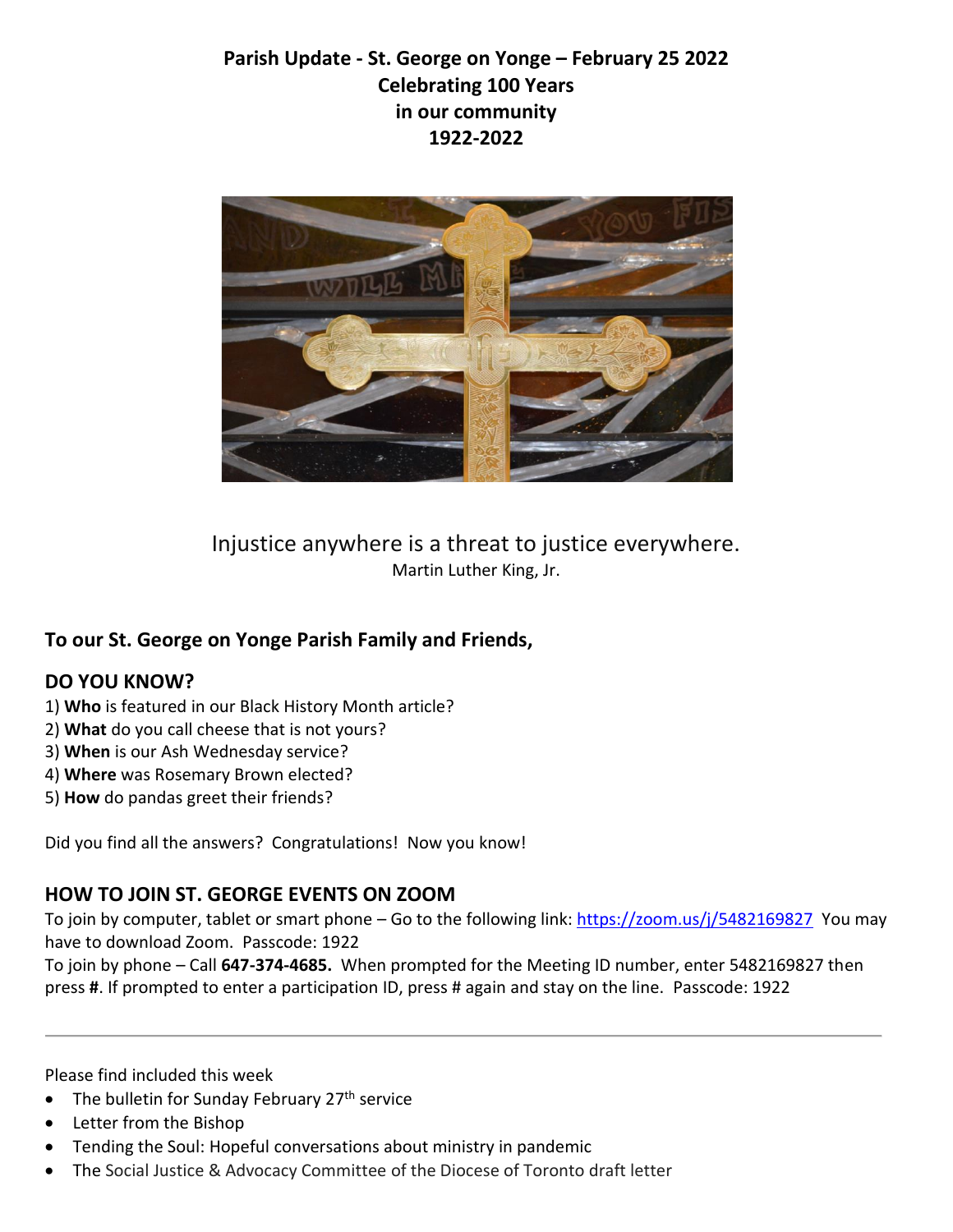### **\*Please join us for Worship…Virtually**

Our services will continue to be live streamed on Facebook at 10:00 each Sunday as well as being available afterwards to watch at any time. Only worship team members who have specific roles during services will be attend, and will follow all COVID-19 protocols.

This Sunday: Last Sunday after Epiphany.

### **CALENDAR OF EVENTS**

| 2022     |                                     |                    |            |  |
|----------|-------------------------------------|--------------------|------------|--|
| Feb 27   | Last Sunday after the Epiphany      | Facebook Live      | 10:00 a.m. |  |
| March 2  | <b>Evening Prayer/Ash Wednesday</b> | By Zoom            | 7:30 p.m.  |  |
| March 6  | First Sunday in Lent                | In person/Facebook | 10:00 a.m. |  |
|          |                                     | Live               |            |  |
| March 10 | <b>Evening Prayer</b>               | By Zoom            | 7:30 p.m.  |  |
| March 13 | Second Sunday in Lent               | In person/Facebook | 10:00 a.m. |  |
|          |                                     | Live               |            |  |

## **Please note special change of Evening Prayer from March 3rd to March 2 to include Ash Wednesday observance. Packages of ashes can be picked up at the church on Mar 1st, between the hours of 10 am. and 1 pm. if you are planning on attending.**

## **VIRTUAL SERVICE**

- The virtual service for February 27th is being streamed on the St. George on Yonge Facebook page at **10 a.m. ET:** <https://www.facebook.com/stgeorgeonyonge/>
	- The entire video will also be available on the page immediately after. Please invite your friends and family to watch, pray, sing and react together while apart!
- \*The bulletin is attached.
- \* You can continue to access the service at [https://stgeorgeonyonge.ca/sermons.](https://stgeorgeonyonge.ca/sermons) Services for previous Sundays can be accessed from the website by clicking on *Sermon Archive*.
- \* You can hear the sermon by calling the church phone number and choosing option 8.

## **MESSAGE RECEIVED FROM BISHOP KEVIN**

Good morning,

As always, thank you for sharing the links and announcements for your service at St. George on Yonge yesterday. I appreciated seeing the ways in which the parish is celebrating Black History Month, and also highlighting the upcoming "Tending the Soul" series offered by the Diocese. I hope you're enjoying Family Day. Have a great week!

Blessings,

+Kevin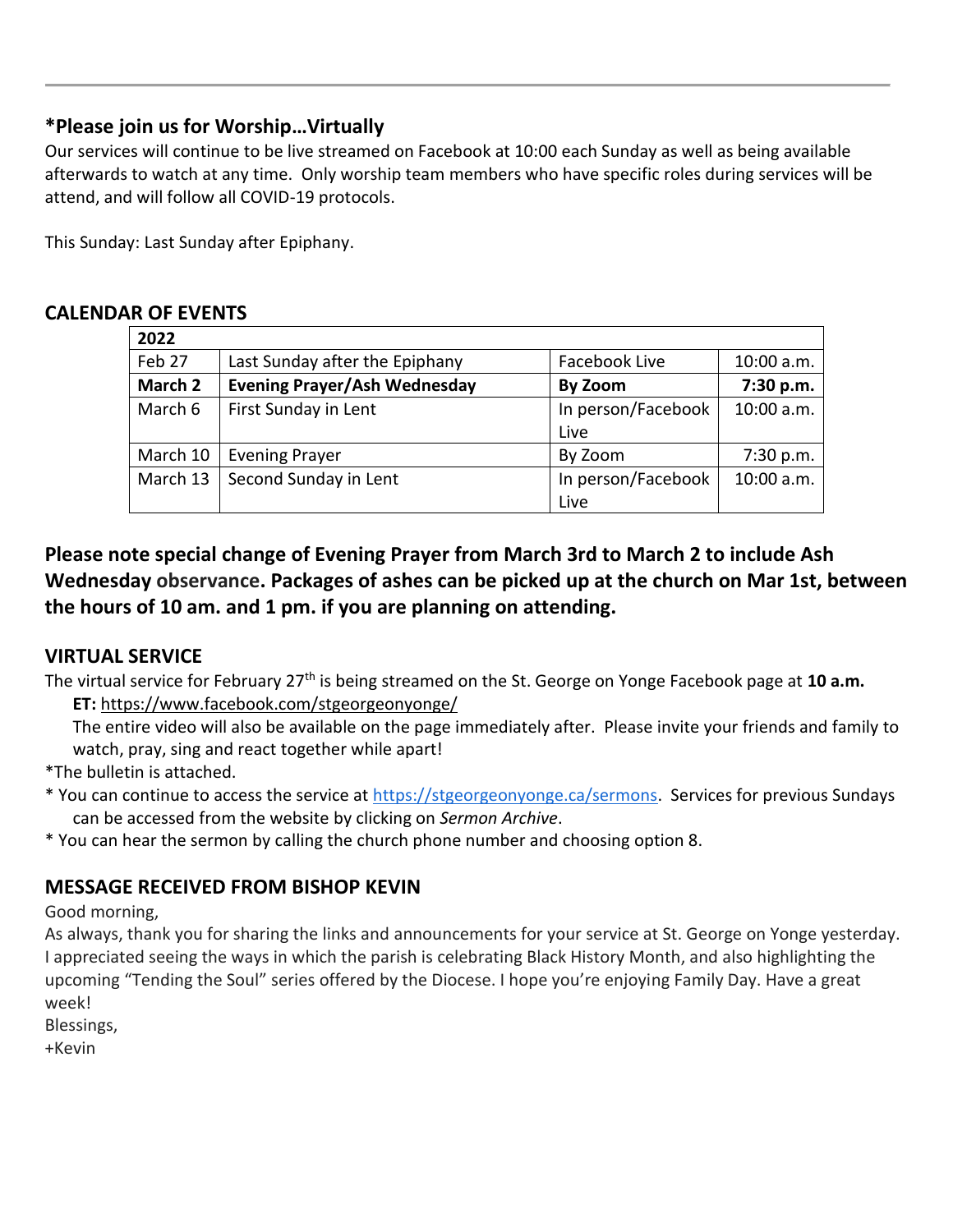### **MESSAGE RECEIVED FROM A READER**

I don't live in Toronto anymore since 2013, but I remember my time at this church. I liked the scriptural readings on forgiveness. It's important to forgive those who wronged us, and also apologize to those we have done wrong to. It's been a humbling year of me doing that. I mean, if we can't forgive others, how can God forgive us when it comes to our time when we pass from this earth and onto judgement?

Thank you I like the scriptural teachings attached to this email. I live in Ottawa now, I have been reading my Bible, I try to read it weekly and study it. Vincent

### **BLACK HISTORY MONTH**

As it is Black History Month, it is time to learn about some of the Black people who have been a part of building our country. Here is an article submitted by Clavel Lyttle.

#### **Rosemary Brown** (1930–2003)

First Black Woman Elected to a Canadian Legislature



Feminist, activist, and politician Rosemary Brown was elected to British Colombia's legislature in 1972, becoming the first Black woman elected to a Canadian legislature. Early in her political career, Brown became the first woman to run for leadership of a federal party when she ran for leadership of the fed eral New Democratic Party. Although her bid to lead the NDP was not successful, Brown's political career was marked by advocacy for Canadian minorities and a focus on promoting equality.



 $\overline{\phantom{a}}$ Coffee is optional Come and join us for our virtual Coffee hour on Sunday, February  $27<sup>th</sup>$  at 1:00 p.m.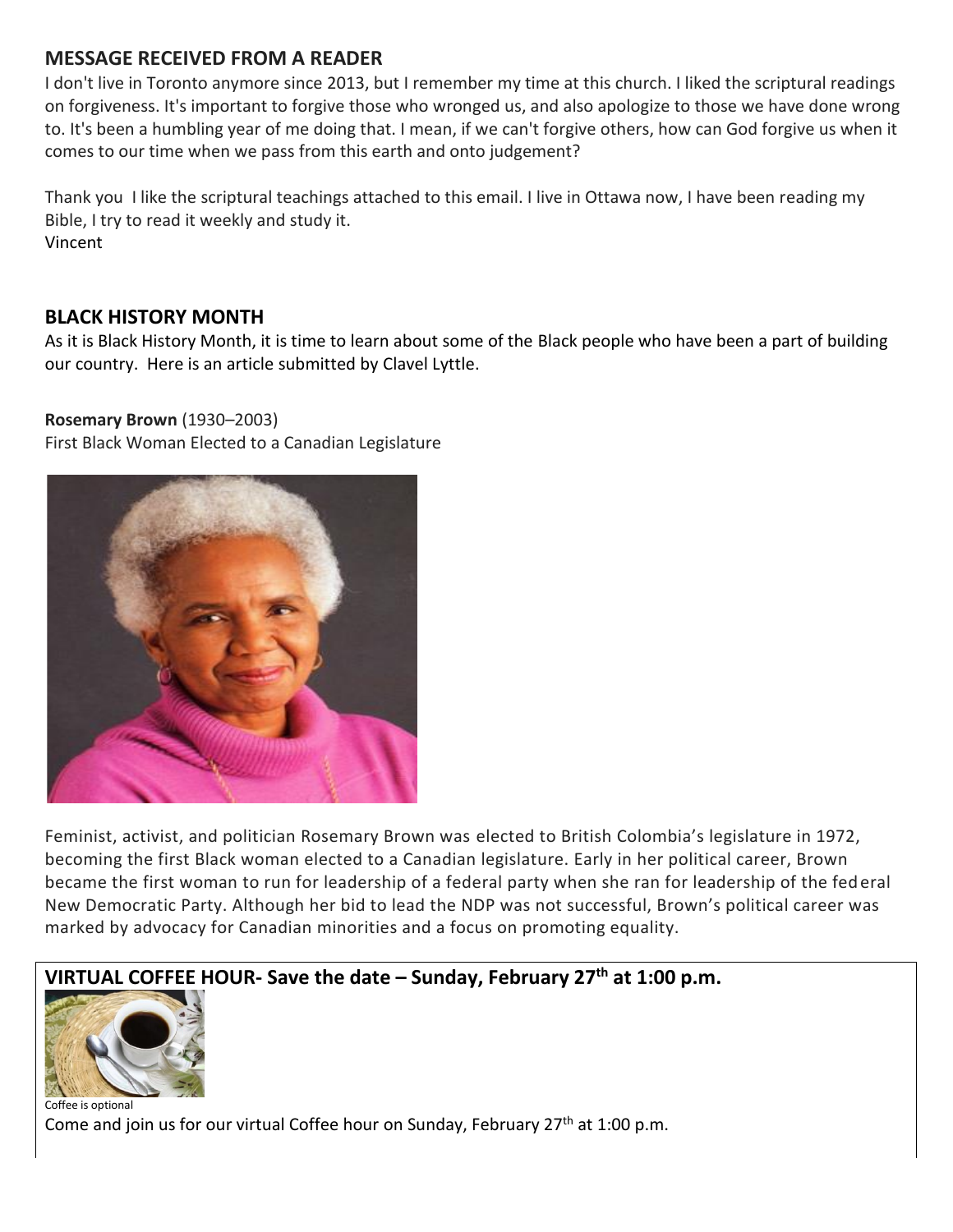With the state of the pandemic, at this time, social events probably won't be allowed for quite some time. In order to connect and share stories, tales of what we are up to, etc. we would like to continue our virtual social events and hope to have more people join us. All are welcome.

Use the Zoom link at the beginning of this update.



## **CELEBRATION OF THE BLACK HERITAGE OF OUR CHURCH**

Black Anglicans of Canada invites Canadian Anglicans to the 27th annual Celebration of the Black Heritage of Our Church on Sunday, Feb. 27 at 4 p.m. **[on YouTube](https://www.youtube.com/channel/UCVKY7RJYWxEwk6VcwsYERsA)**.

This year we will be hosting a Black History Service to celebrate Black presence in Anglican churches across Canada. This will be the first time Black Anglicans will be gathering virtually from across Canada for this service. The Annual Celebration of the Black Heritage of Our Church began in the Diocese of Toronto 26 years ago and was inspired by the late Dr. Romney Moseley, whose life and witness we will remember this year, the 30th anniversary of his death.

# **EVENING PRAYER/ASH WEDNESDAY WITH THE PARISH FAMILY**



Join us for evening prayer by Zoom. Normally Thursday evenings – next special service is on – **Wednesday March 2nd**  Time 7:30 to 8:00 p.m. An opportunity to invite family and friends interested in evening worship. Interested in being a reader? Please respond to this weekly update or call Rev. Leonard at 416 225-1922 x515. Use the Zoom link at the beginning of this update.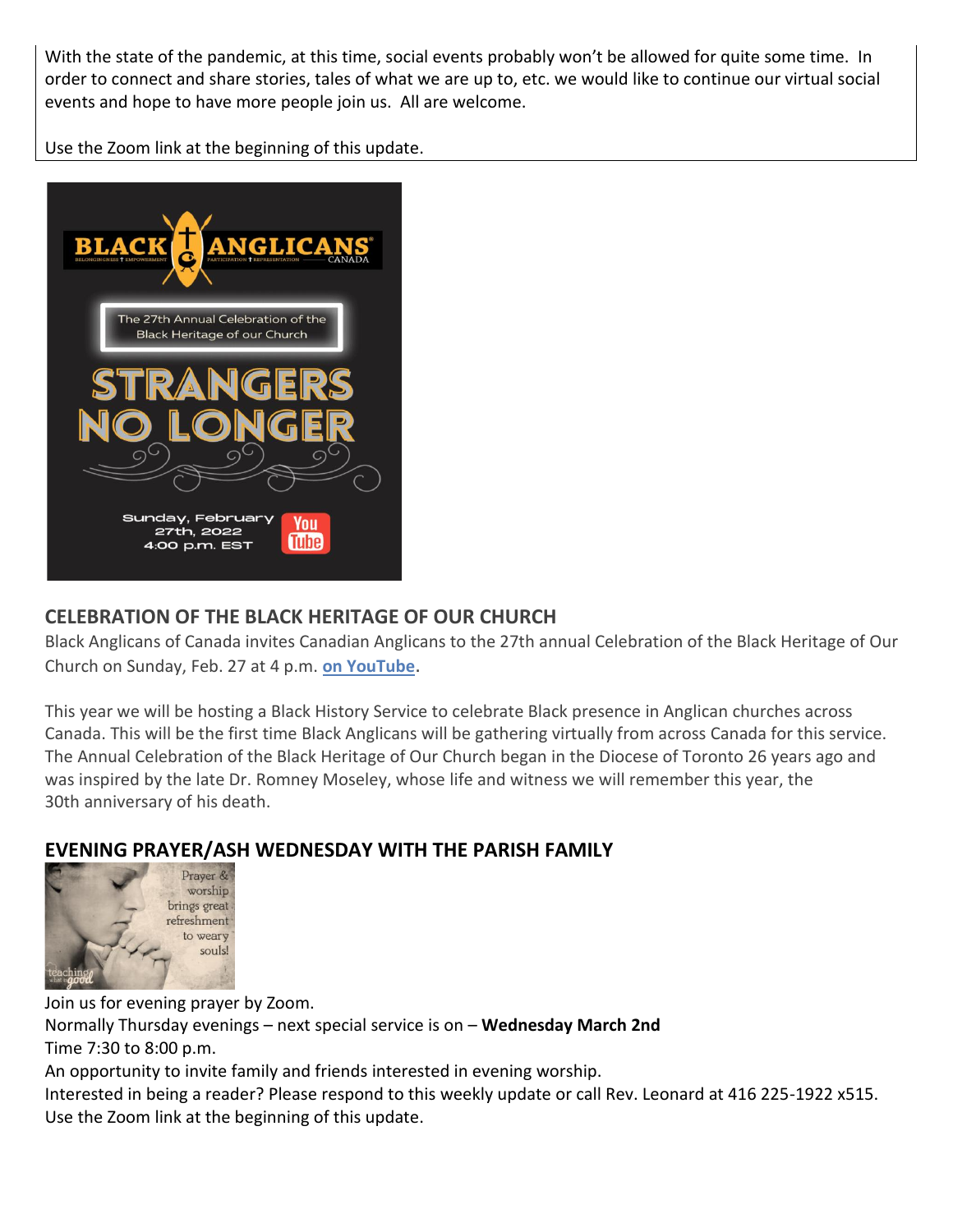### **SAVE THE DATE**

St. George on Yonge will celebrate our 100th Anniversary with a special worship service to be held on Saturday, April 23rd, St. George's Day. Our Primate, the Most Rev. Linda Nicholls will be the celebrant and preacher. Please reserve the date, watch for details and invite former parishioners, family members and neighbours to join us. Anyone who would like to be added to our Friends contact list should communicate with the office [\(office@stgeorgeonyonge.ca\)](mailto:office@stgeorgeonyonge.ca).

# A Prayer for Ukraine

God of peace and justice.

we pray for the people of Ukraine today. We pray for peace and the laying down of weapons. We pray for all those who fear for tomorrow, that your Spirit of comfort would draw near to them. We pray for those with power over war or peace, for wisdom, discernment and compassion to guide their decisions. Above all, we pray for all your precious children, at risk and in fear, that you would hold and protect them. We pray in the name of Jesus, the Prince of Peace. Amen. Archbishop Justin Welby

Archbishop Stephen Cottrell

#### **CHILDREN AND YOUTH MINISTRY**



**Please note that there will not be any children's programs in February. Program sessions for both groups will resume on March 6th – 12:30 for the 6-11 and 1:00 for the 3-5 year olds.**

You can reach me at: Kathy: [fambail@hotmail.com](mailto:fambail@hotmail.com)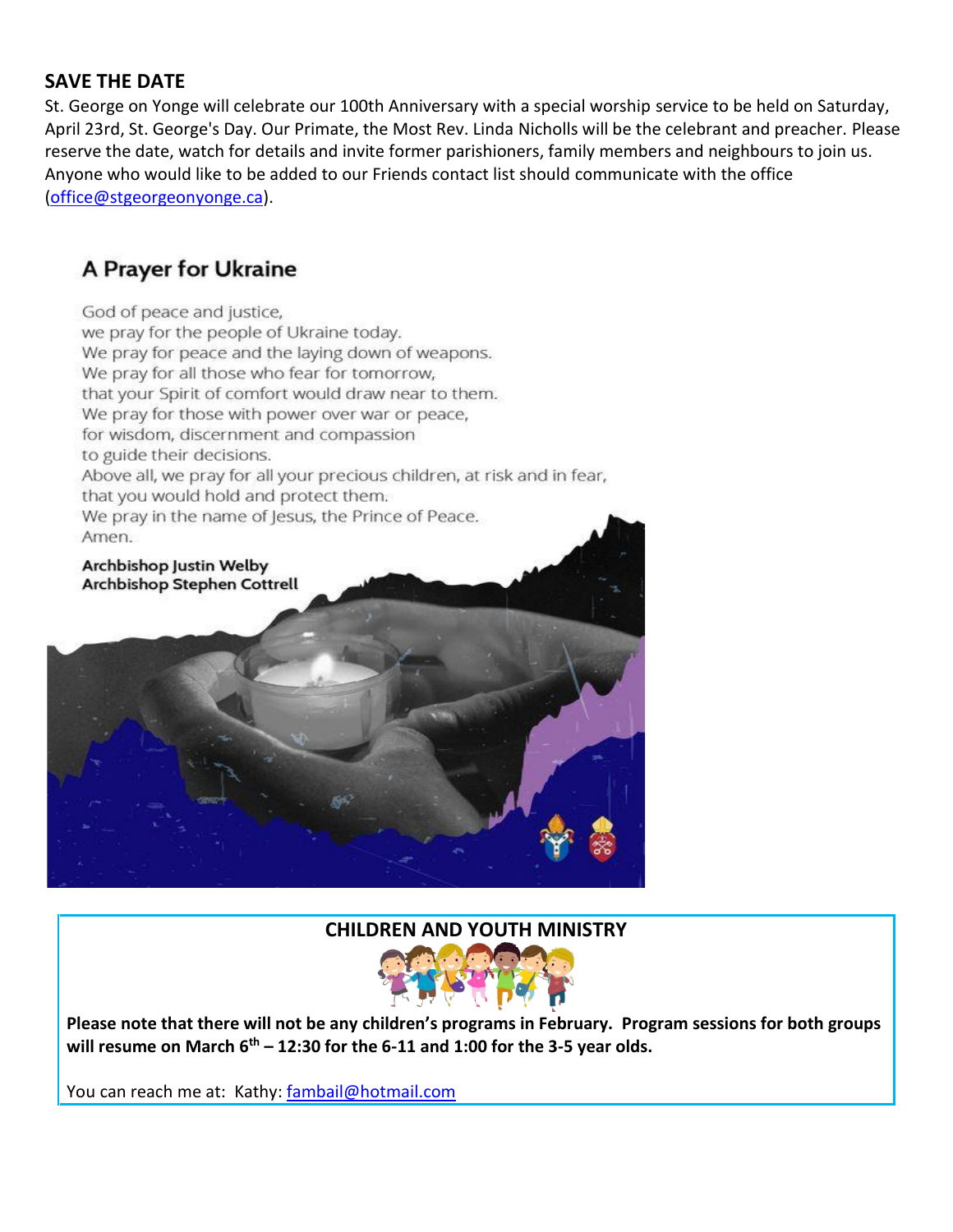### **IMPORTANT PARISH NEWS**

As Rev Leonard will be away on his winter break from March 1 to March 15, we welcome back the Rev. Carol Friesen, who will lead worship services in his absence, as well as look after any pastoral needs that members of the community may encounter. If you need to contact a priest for any reason, contact the office and Kathy will forward your information.

The leadership of St George on Yonge is pleased to announce that in person worship services will be held at 10:00 am on Sunday mornings, beginning with next **Sunday March 6th**. All COVID 19 safeguards will be in place, including social distancing and no physical interaction between parishioners permitted.

### **YOUR HELP IS STILL NEEDED**

As previously reported the province has halted the planned modular housing facility at Willowdale and Cummer, with the support systems included, assisting persons currently living on the streets in our area. The Social Justice & Advocacy Committee of the Diocese of Toronto has drafted a letter (see attachment on this week's email) expressing the concern and impacts of the actions taken. It is suggested that this template be used to craft your own personal letter to Premier Ford and others listed. If you choose to voice your opinion, please remind them that you are a Christian, an Anglican, and a member/friend of St George's, a parish in the middle of the Willowdale community with 100 years of service to the area and a long history of supporting the less fortunate of our community through the distribution of Gift cards, hosting a homeless shelter in the past, operating as a pick up location for Homeless Shelters, and as a home on our porch for a homeless man for many years.

#### **Proverbs 31**

- 8 Speak out for those who cannot speak,
	- for the rights of all the destitute.
- 9 Speak out, judge righteously, defend the rights of the poor and needy.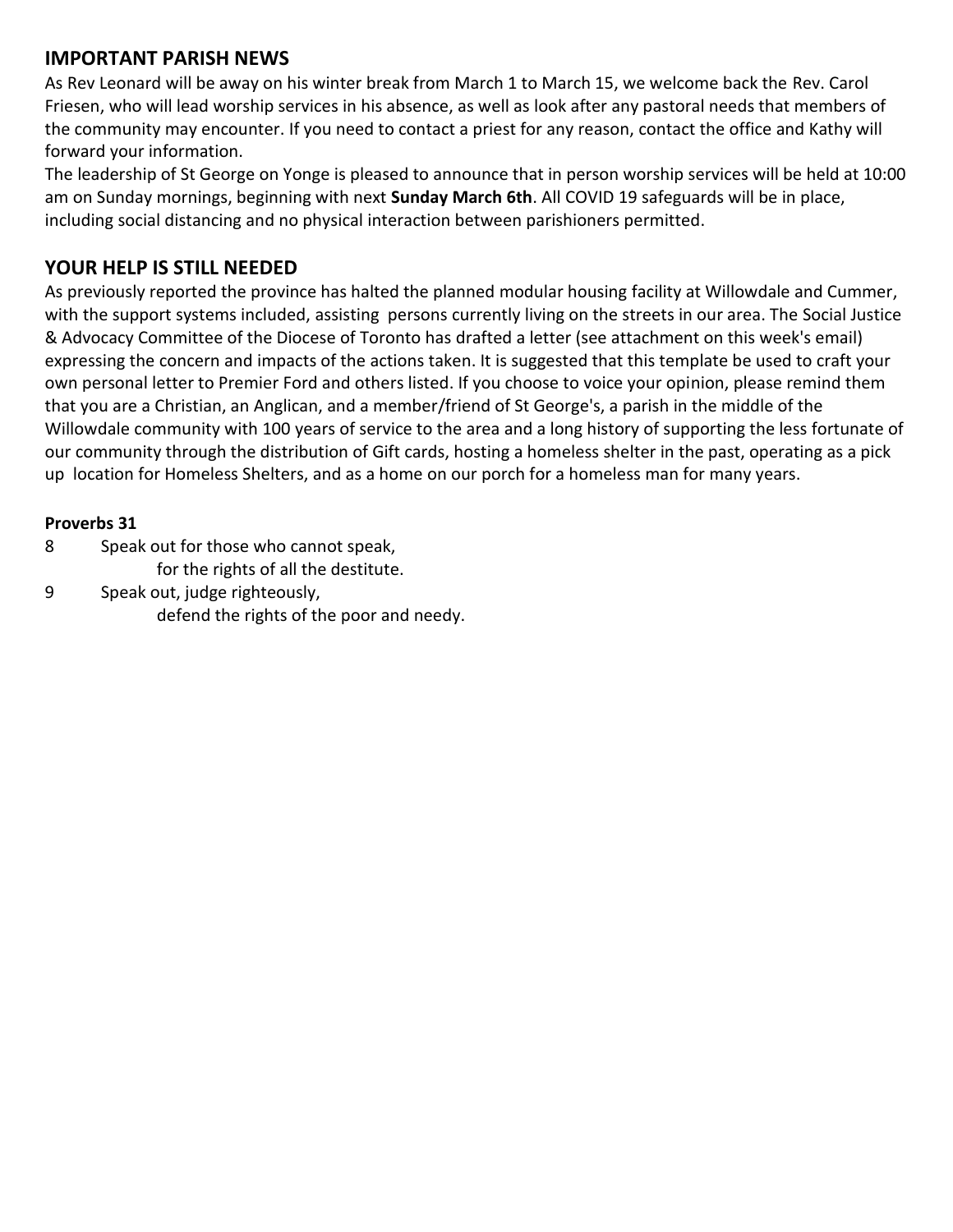#### **PHOTO GALLERY**



Submitted by Craig Robertson

Do you have any pictures of interest that we could share? Please submit them to the office for consideration. \* \* \* \*

#### **CELEBRATIONS**



Happy Birthday to Lea-Lyn Blessings on your special day

Any birthdays coming up in February? March? Any other special celebrations coming up? Just let the office know so we can wish you blessings on your special days.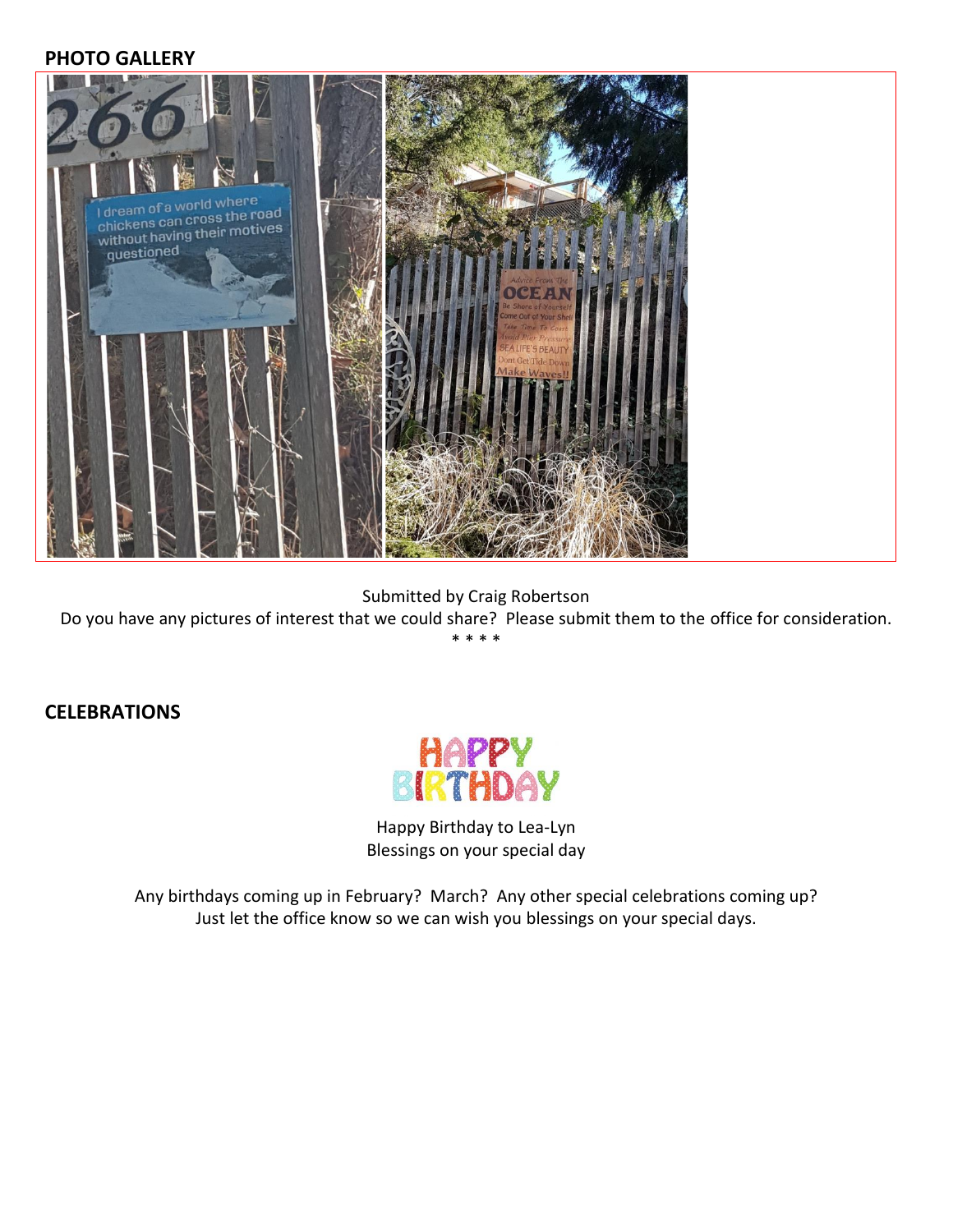



In these times, things that make us smile are very important. Do you have something that could make someone else smile? Please submit anything you have to the office for consideration. \* \* \* \*

**We Remember in Prayer Today and This Week . . .**

**Congregation Cycle** Christopher & Karen H & Tyra Douglas & Minka H Marcia H Pam H Shirley H



*"Then from the cloud came a voice that said, 'This is my Son, my Chosen; listen to him! "*

Luke 9:35

**ONGOING REMINDERS**

#### **TERRITORIAL ACKNOWLEDGEMENT**

This is the Land Acknowledgement that has been adopted by St. George on Yonge: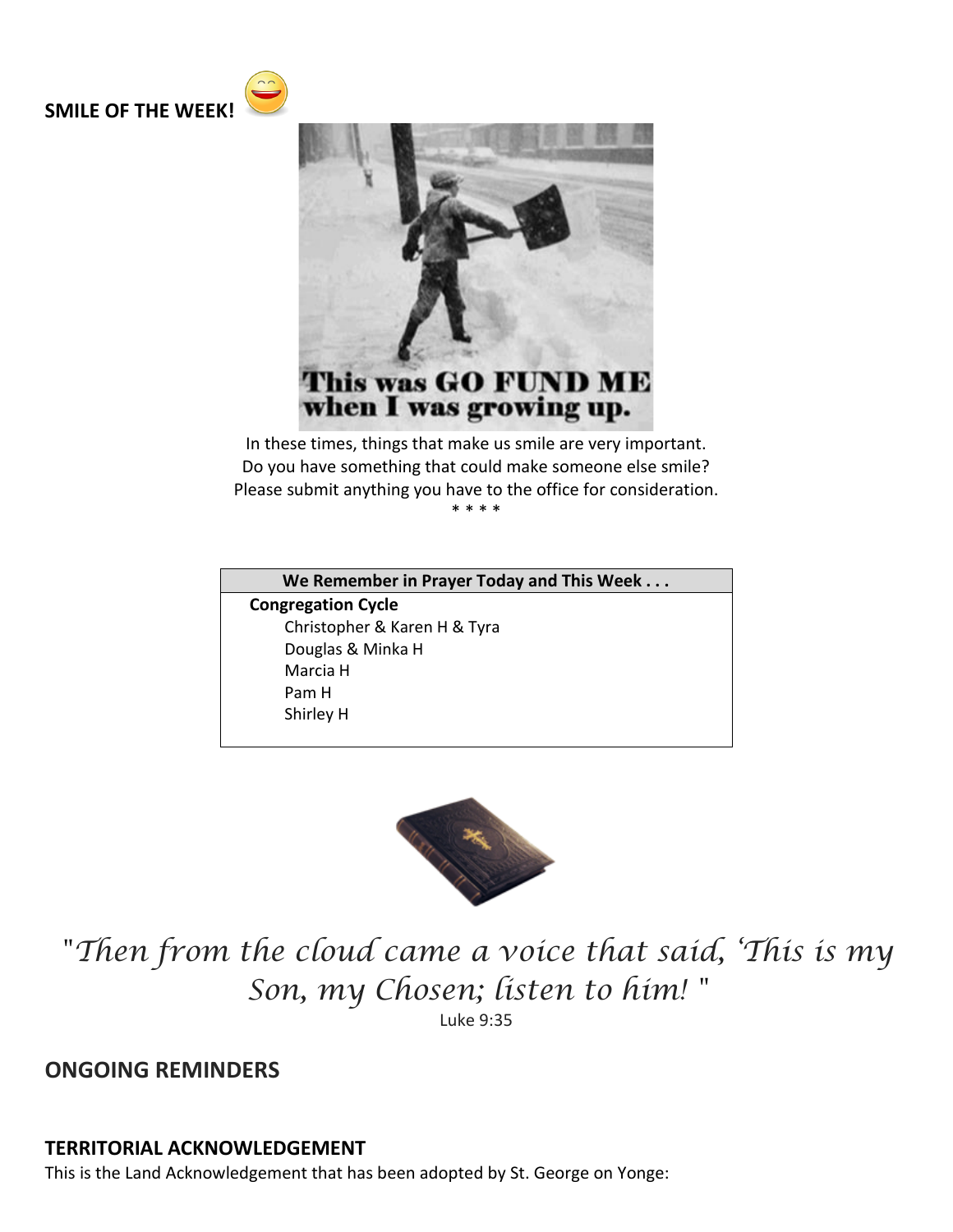The land on which we gather is the traditional territory of the Huron-Wendat, Haudenosaunee (ho-den-oh-shownee) and Anishinabek (ah-nish-nah-bek) Nations, and the Mississaugas of the Credit First Nation. This territory was the subject of the Dish With One Spoon Wampum Belt Covenant, an agreement between the Iroquois Confederacy and the Ojibwe and allied nations to peaceably share and care for the resources around the Great Lakes. This territory is also covered by the Toronto Purchase. Today, Toronto is home to many Indigenous people from across Turtle Island.

We recognize the enduring presence of Indigenous peoples connected to and on this land. We are grateful for the opportunity to gather on this territory and work in this community, and we commit ourselves to the work of reconciliation with Indigenous peoples.

### **\$TEWARD\$HIP**

The 'official' season for giving is now over, and family, friends, and charitable organizations are rejoicing in the gifts they received. And we rejoice in the greatest gift of all, the baby born on Christmas Day more than 2,000 years ago. Jesus' impact on the world, and the Christian church that grew to proclaim the Gospel, have been a major force for good throughout the world.

Close to home, St. George on Yonge is also a force for good, and throughout the pandemic has maintained worship services (sometimes virtual, sometimes in-person, sometimes both at the same time, and virtual only at this time), and provided pastoral support and programs that people rely on. This has continued in spite of a sharp drop in income, and a growing gap between income and outgo. Essential repairs can't be done because of the lack of funds. Our Priest, Administrator, Music Director and custodian continue to deliver 120% in spite of this, but to describe the situation as stretched is an understatement.

Please think about your gift to St. George in an intentional and prayerful way. The note below on 'Donation Options' has some very useful information to help you with your decision.

### **DONATION OPTIONS**

- If you are not already donating using PAR, please seriously consider using this method of intentional giving, using safe, secure and automatic debit; it's very flexible, you can change or withdraw your commitment at any time. Commit to a manageable amount, and top it up with an additional offering if you experience a windfall. Regarding PAR or any other form of donation, please contact Envelope Secretary Anne Baillie at [family.baillie@sympatico.ca](mailto:family.baillie@sympatico.ca) or 416-225-2570 and she will be happy to give you more information and assist you.
- Cheques can be mailed or dropped off at the Church in person. The Office Administrator is here on Tuesdays, Thursdays and Fridays during office hours; just phone or email first to set up a time for the drop off. If you're able to drop off in person, we also accept good old-fashioned cash – even coins (but please no pennies).
- At the Sunday services the collection plate will be at the back of the church. Due to COVID protocols it won't be passed around. Please deposit your donation as you enter the Sanctuary.
- Donations can also be made online with a credit card through CanadaHelps (even though there is a 3.75% [charge to the parish, all do](https://www.canadahelps.org/CharityProfilePage.aspx?CharityID=d28998)nations are gratefully received).



**VACCINE POLICY FROM THE DIOCESE**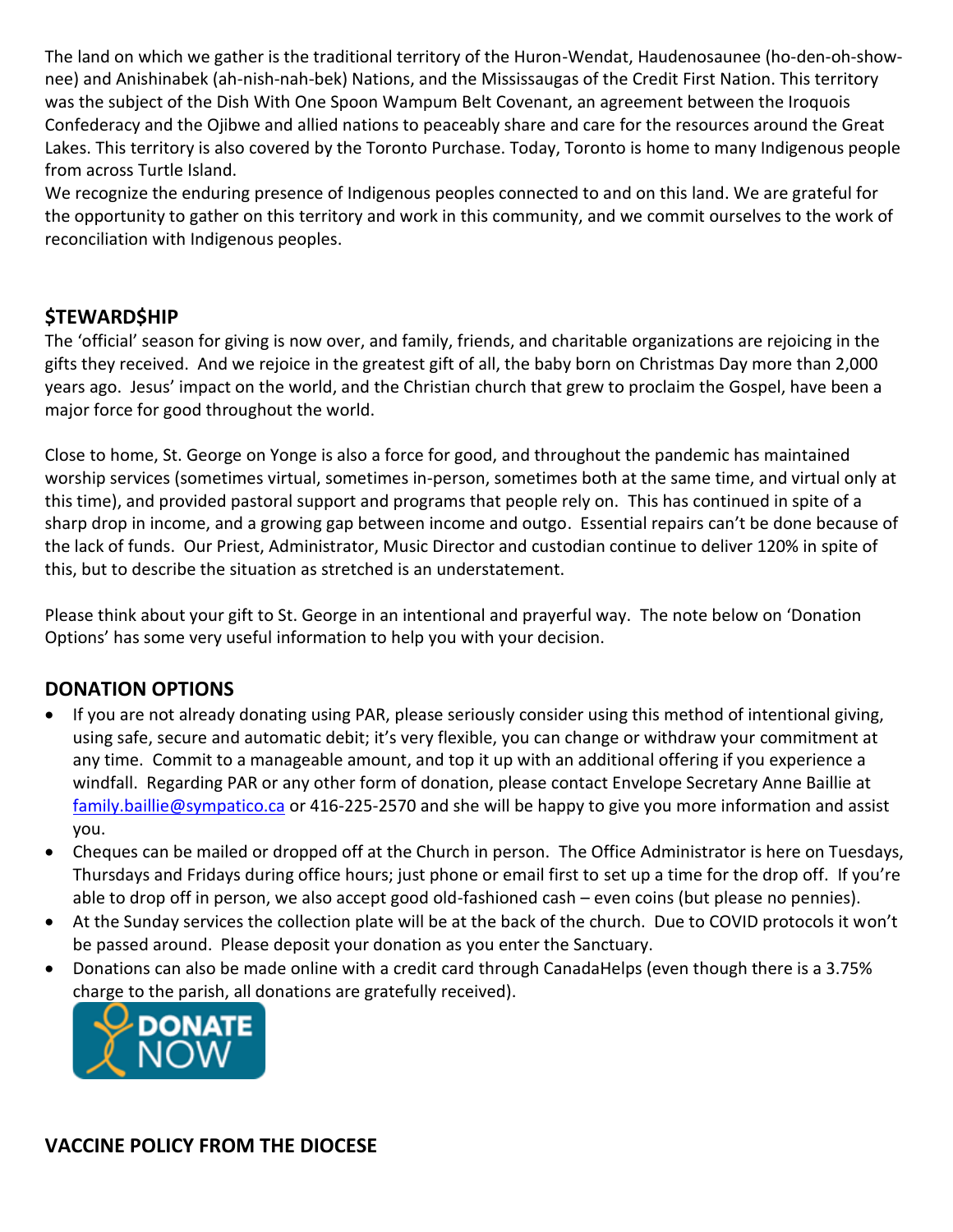On September 17, 2021 the Diocese issued a new policy, for the protection of all individuals who enter the church buildings, including any church property outside as well, or, who come in contact with church staff carrying out activities on behalf of or representing the Anglican Church in the Diocese at this time.

This policy applies to every bishop, priest, deacon, and lay person under the jurisdiction of the Diocesan Bishop of the Diocese of Toronto engaged as an office holder, Employee, service provider, or Volunteer. For further clarification, it applies to those appointed or hired to work in the Church, and Volunteers at all levels of the Diocese before they can be allowed to start their activity or duty.

Proof of vaccination can either be shown to a warden in person at the church, or over Zoom. Please do not email us your vaccination certificate as proof, as it is not a secure form of communication.

Thank you in advance for doing your part to keep everyone safe by complying with the diocesan policy.

Aili Maki and Doug Heyes

# **OLD EYE GLASSES TO DONATE?**



Do you have old eye glasses lying around that no one is using and don't know what to do with them? We have your solution. If you drop them off at the church Doug Heyes has a location that takes donated glasses. After they sanitize the glasses they are donated to developing countries. You can bring them to church once we resume in-person services, or drop them off in the mail box by the Yonge street entrance. Please put a note with them that they are being donated.

Thank you for the **many pairs of eyeglasses already donated**. If the desire to support those in developing countries continues, more deliveries will be made, so **keep them coming**. **64** pairs to date have been donated!

#### **HOW TO BOOK A COVID-19 VACCINE**



#### <https://covid-19.ontario.ca/book-vaccine/>

Vaccines save lives. Let's all do our part. This link is for anyone needing a first or second dose or a booster for those eligible. Thank you.

### **HOW TO DOWNLOAD ONTARIO'S NEW COVID-19 VACCINE PASSPORT OR QR CODE**

To access the QR code, go to Ontario's **[COVID-19 vaccination record site,](https://covid19.ontariohealth.ca/app-identity?viewId=JKH22JRXBHCT)** enter your health card information, date of birth and postal code. When you get to the next page, select 'proof of vaccination'. Then, select 'Download your enhanced vaccine certificate'. This should be followed by another screen pop-up that will display the QR code. The code will be labelled with your full name, date of birth and the dates of your vaccinations as well as the types of vaccines you received.

You can print out the QR code document if you prefer carrying it physically, but make sure not to fold or crease the QR code portion as it may become difficult to read. You can also store the code in your smartphone as a PDF by emailing it to yourself.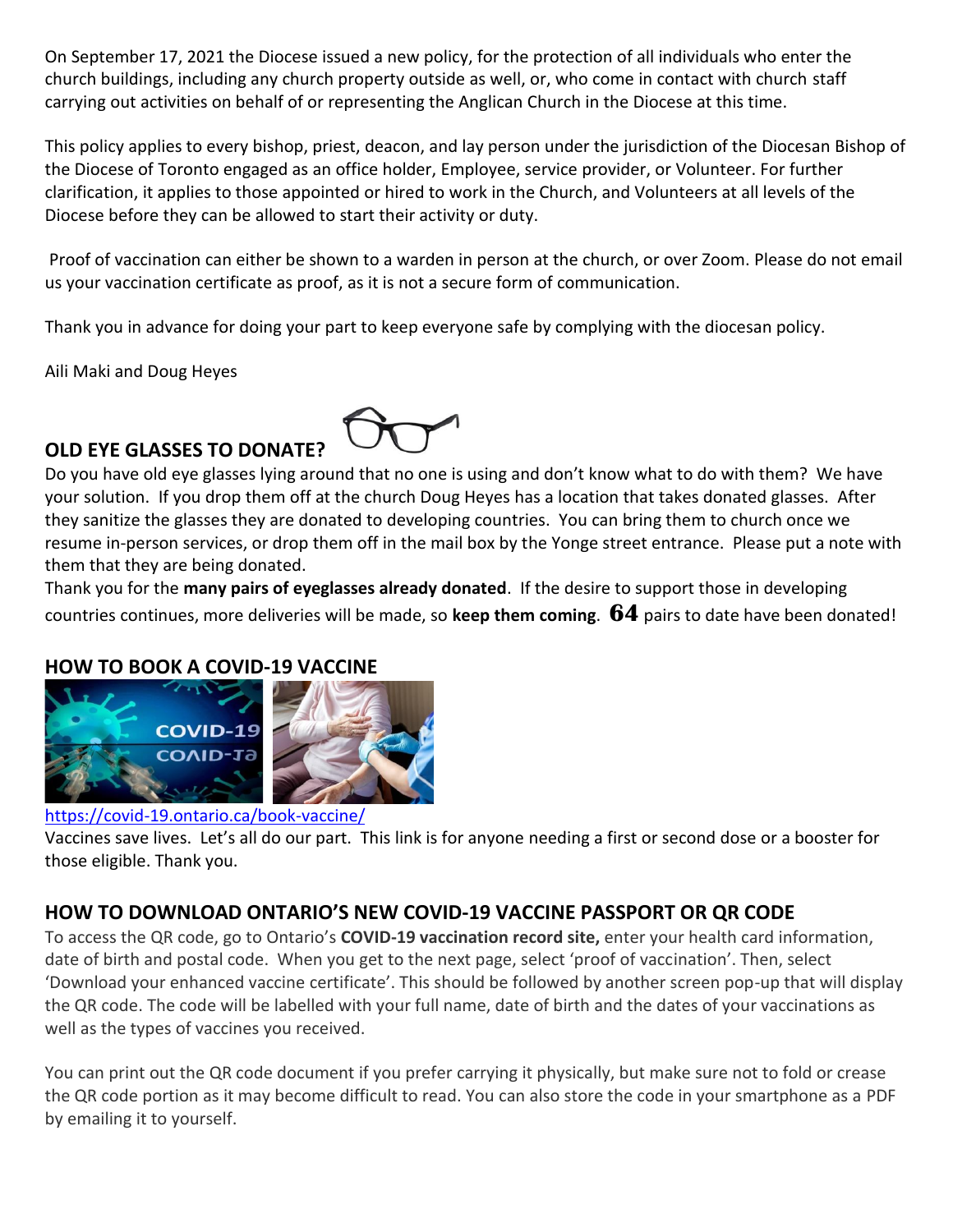If you're an iPhone user, you can save it to your Apple Health app by opening your camera and hovering over the QR code. When your phone scans the code, it'll open up the document that you can save on your app.

If you received one or more of your doses of the COVID-19 vaccine outside of Ontario, the government says you must contact [your local public health unit](https://www.phdapps.health.gov.on.ca/phulocator/) for proper documentation. The province says that "[proof of](https://covid-19.ontario.ca/proof-covid-19-vaccination)  [vaccination](https://covid-19.ontario.ca/proof-covid-19-vaccination) may also include a vaccination receipt from another jurisdiction that shows the holder is fully vaccinated against COVID-19."

If you aren't vaccinated or are only partially vaccinated, Ontario says you won't be able to enter businesses and organizations where proof of vaccination is required. This includes indoor dining at restaurants, gyms, theatres, sports and entertainment venues and other non-essential businesses. The same site for downloading your enhanced vaccine certificate can also be used to [book your vaccine appointment.](https://covid-19.ontario.ca/book-vaccine/)

### **THANK YOU FOR HELPING TO SAVE GOD'S CREATURES GREAT AND SMALL**



With the necessity of wearing masks, if you are using disposable ones, please cut the elastic/ribbons before disposing of them properly; some ribbons can simply be pulled free of the mask. Animals, birds, fish, etc. can get caught up in the elastic. Don't forget to cut the plastic rings of can holders too. Please say no to plastic straws… there are many alternatives out there now. And please use reusable bags when possible.

If you have the opportunity to share this message, please do so. The more people we make aware of this, the better off God's creatures may be. Thank you.

#### **CHURCH CONTACT INFORMATION**

In these COVID-19 times, anyone needing to be at the church, for any reason, must sign in and out of a log book as required by public health directives for contact tracing. People must inform Rev. Leonard, the Office Administrator or a Churchwarden, before visiting St. George.

#### **OFFICE HOURS**

The Church Office is officially closed to the public at this time because of COVID restrictions. We will be checking emails as well as phone messages so please don't hesitate to reach out when needed.

The church phone number is **(416) 225-1922**.

| Office                                       | Ext. 501 | office@stgeorgeonyonge.ca         |
|----------------------------------------------|----------|-----------------------------------|
| Rev. Leonard Leader                          | Ext. 515 | leonard.leader@stgeorgeonyonge.ca |
| Michael Leach                                | Fxt. 504 |                                   |
| Prayer Requests – Margie Lyttle 416-512-6265 |          | mmlyttle@hotmail.com              |

#### **IMPORTANT LINKS**

For regular updates on COVID-19 from Toronto Public Health, or for updates on the impact of COVID-19 on City services, please visit [www.toronto.ca/covid19.](https://johnfilion.us19.list-manage.com/track/click?u=ba96c30a44c71f2708e8ea8c9&id=1cdcf0ae5d&e=de2c19df00) This link will also connect you to Provincial and Federal information.

For information and updates from the Diocese, please visit [www.toronto.anglican.ca](http://www.toronto.anglican.ca/)